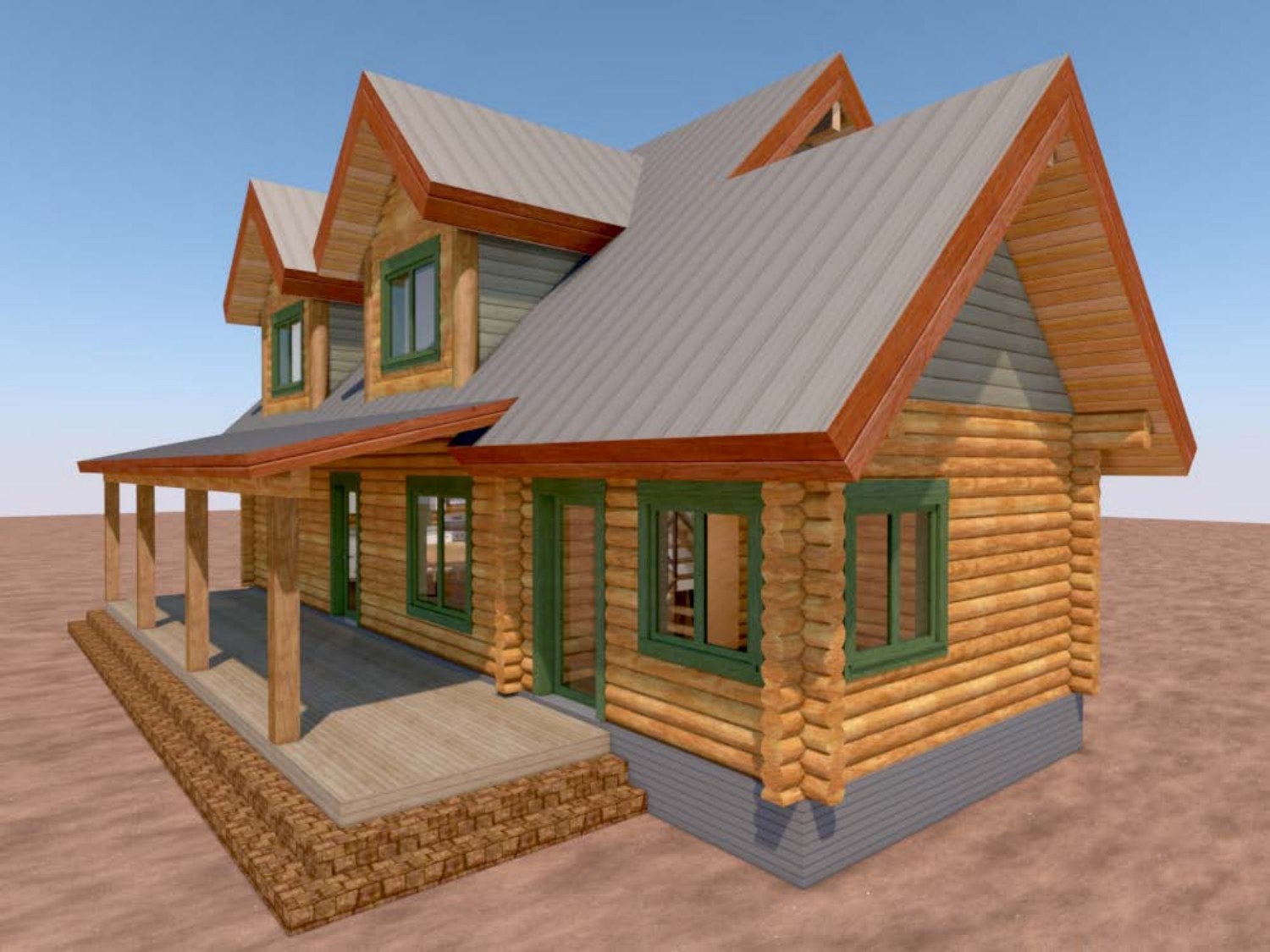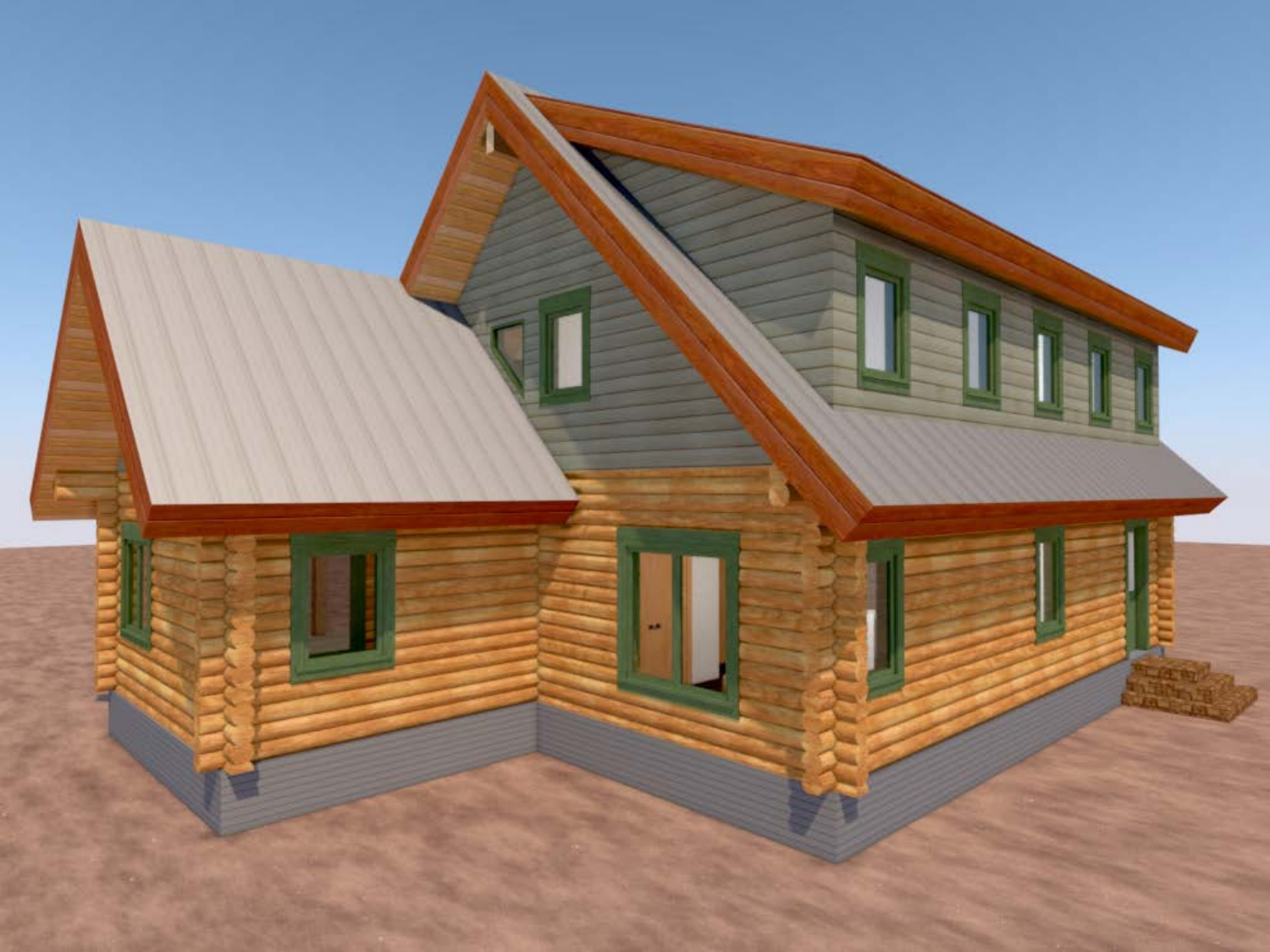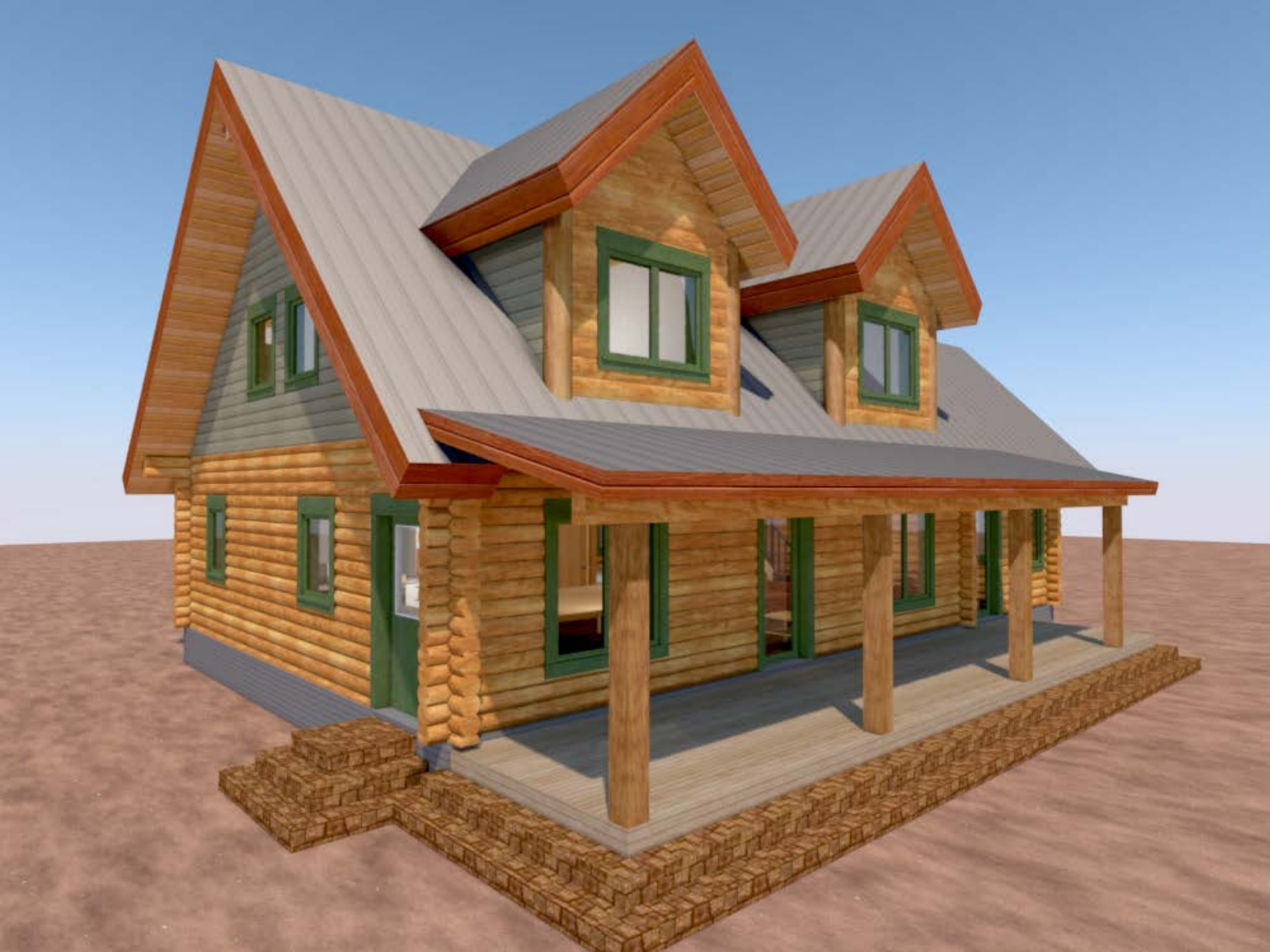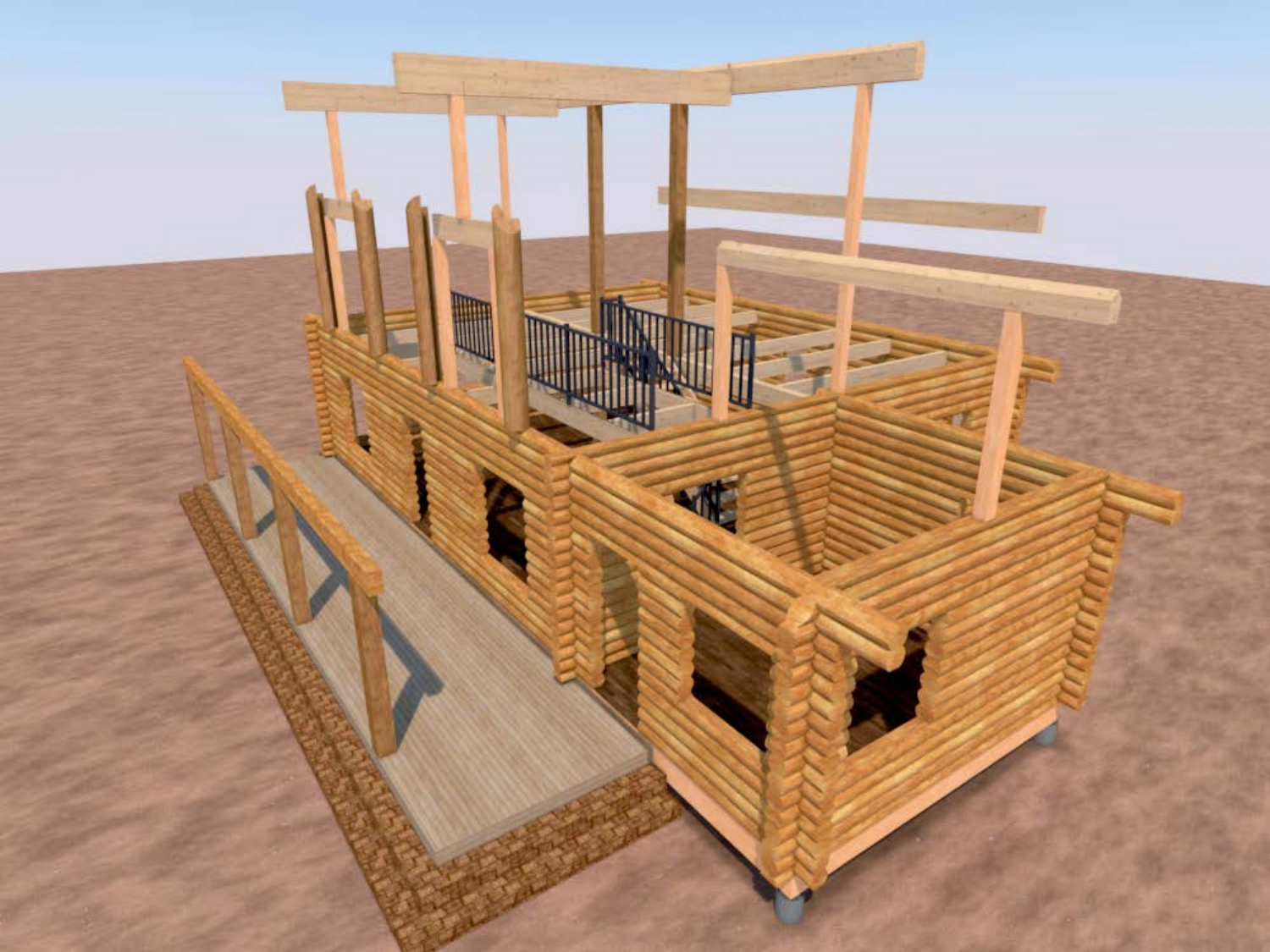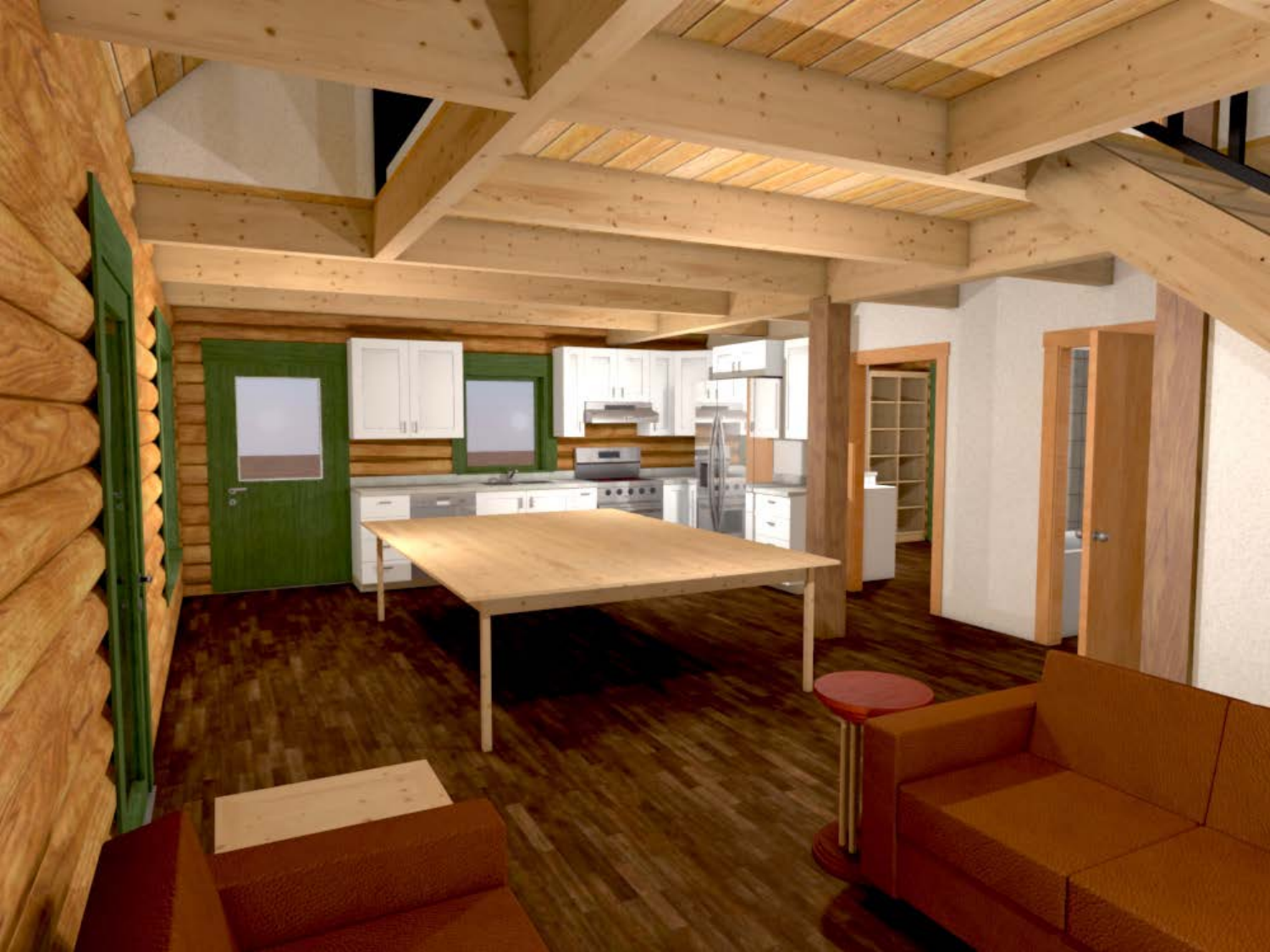| IT IS THE SOLE RESPONSIBILITY OF THE GENERAL CONTRACTOR TO<br>CHECK & VERIFY ALL DIMENSIONS & SPECIFICATIONS ON THIS SET<br>LOG DIAMETER SIZE TO BE MEASURED AT MID SPAN<br>DER IS RESPONSIBLE FOR COMPLYING WITH ALL<br><b>LANS BEFORE STARTING CONSTRUCTION</b><br>LOCAL BUILDING CODES AND PRACTICES<br>ロ<br>5<br>REV. 2<br>REV.3<br>IREV.<br>ن<br>ن<br>FEB. 3, 2020<br>ш<br>Н<br>CHECKED BY:<br>DRAWN BY:<br>DATE:<br>FIRST FLOOR PLAN<br>CLIENT<br>ij<br>E | RRY LOG HOMES<br>ILOG BUILDER: KEALEY & TACKABET | $1/4" = 1'-0"$ | REVISION: | DATE: | CRIPTIO<br>DES | DIMENSIONS TO BE VERIFIED ON SITE BY GENERAL CONTRACTOR<br>DIMENSIONS ARE CONSTRUCTION TIME DIMENSIONS<br><b>ALL</b> | iii<br>DOZ                      |
|-----------------------------------------------------------------------------------------------------------------------------------------------------------------------------------------------------------------------------------------------------------------------------------------------------------------------------------------------------------------------------------------------------------------------------------------------------------------|--------------------------------------------------|----------------|-----------|-------|----------------|----------------------------------------------------------------------------------------------------------------------|---------------------------------|
|                                                                                                                                                                                                                                                                                                                                                                                                                                                                 |                                                  |                |           |       |                |                                                                                                                      | COMPLETE SET OF<br>PLANS TO BE  |
|                                                                                                                                                                                                                                                                                                                                                                                                                                                                 |                                                  |                |           |       |                |                                                                                                                      | ENGINEERED &                    |
|                                                                                                                                                                                                                                                                                                                                                                                                                                                                 |                                                  |                |           |       |                |                                                                                                                      | LICENSED ENGINEER<br>STAMPED BY |

| <b>CONSTRUCTION MATERIALS</b>                                                                                                                                                                                                                                                                                                                                                                        |  |
|------------------------------------------------------------------------------------------------------------------------------------------------------------------------------------------------------------------------------------------------------------------------------------------------------------------------------------------------------------------------------------------------------|--|
| W <sub>1</sub><br>TYPICAL EXTERIOR LOG WALL<br>LOGS TO BE MILLED WHITE CEDAR<br>8" AVG DIAMETER W/ 7" GAIN PER ROUND                                                                                                                                                                                                                                                                                 |  |
| TYPICAL 2ND STOREY EXTERIOR WALL<br>W2<br><b>1x6 HORIZONTAL SIDING</b><br><b>ON #30 FELT</b><br>ON 7/16" O.S.B. SHEATHING<br>2X6 @ 16" O.C. FRAME WALL<br><b>R24 BATT INSULATION</b><br>6 MIL POLY V.B.<br>INT. FINISH TO OWNERS SPECS.                                                                                                                                                              |  |
| W3A TYPICAL INTERIOR FRAME WALL (SETTLING)<br>INT. PARTITION WALLS TO BE:<br>1/2" GWB BOTH SIDES<br>2X4 @ 16" O.C FRAME WALL<br>W/ SLIP JOINT @ TOP                                                                                                                                                                                                                                                  |  |
| W3B / TYPICAL INTERIOR FRAME WALL<br>INT. PARTITION WALLS TO BE:<br>1/2" GWB BOTH SIDES<br>2X4 @ 16" O.C FRAME WALL                                                                                                                                                                                                                                                                                  |  |
| FTG1<br><b>TYPICAL SPOT FOOTING</b><br>4'x4'x10" CONC. PAD<br>10" DIA. SONOTUBE<br>W/ EMBEDDED METAL<br><b>SADDLE BRACKET</b><br>TO SUPPORT BEAM                                                                                                                                                                                                                                                     |  |
| FTG2 / TYPICAL SPOT FOOTING<br>3'x3'x10" CONC. PAD<br>10" DIA. SONOTUBE<br>W/ EMBEDDED METAL<br>SADDLE BRACKET<br>TO SUPPORT BEAM                                                                                                                                                                                                                                                                    |  |
| TYPICAL FIRST FLOOR FRAMING<br>F1<br>6 MIL POLY V.B.<br>3/4" T&G PLY SUBFLOOR<br>2x12 FL. JST @ 16" O.C.<br>MIN. R32 BATT INSULATION<br>RODENT WIRE MESH<br>1x6 T&G CLG. FINISH                                                                                                                                                                                                                      |  |
| F <sub>2</sub><br><b>TYPICAL SECOND FLOOR FRAMING</b><br>2X6 T&G DECKING<br>ON 4"x10" TIMBER JOISTS @ 4' O.C.                                                                                                                                                                                                                                                                                        |  |
| <b>TYPICAL ROOF TO BE:</b><br>R1<br><b>METAL CLADDING</b><br>ON 2x4 HORIZ. & VERT STRAPPING<br>ON ICE & WATER SHIELD OR #30 FELT<br>5/8" O.S.B. SHEATHING<br>W/ EDGE CLIPS BETWEEN<br>WEB TRUSS RAFTERS @ 2' O.C.<br>R 38 MIN. BATT INSULATION<br>W/2.5" AIRSPACE (ROOF VENTILATION<br>FROM SCREENED VENTED SOFFIT TO<br><b>VENTED RIDGE CAP)</b><br>6 MIL POLY V.B.<br>CLG. FINISH TO OWNERS SPECS. |  |
| <b>TYPICAL ROOF TO BE:</b><br>R <sub>2</sub><br><b>METAL CLADDING</b><br>ON #30 FELT<br>5/8" O.S.B. SHEATHING<br>W/ EDGE CLIPS BETWEEN RAFTERS<br>2x8 @ 2' O.C. RAFTERS<br>CLG. FINISH TO OWNERS SPECS.                                                                                                                                                                                              |  |



AREA: 1082 SQ.FT.

ALL LINTELS TO BE 3 1/8" X 9" LAM LINTEL UNLESS OTHERWISE NOTED

FASTEN SILL LOG TO RIM BOARD BELOW W/ 3/8" ASSY SCREWS @ 12" O.C. FASTEN CAP LOG DOWN TO LOG BELOW W/ 3/8" ASSY SCREWS @ 4' O.C.

| <b>LOG WORK GENERAL NOTES</b>                                                                                                           | ALL LOG SIZES NOTED TO BE MID SPAN DIAMETERS.<br>ALL LOG WALL AND LOG HEIGHTS INDICATED                                                                                                                                   | ALL DBL LOG STRINGERS<br>TO BE 1" DIA, THRU BOLTED                                                               |
|-----------------------------------------------------------------------------------------------------------------------------------------|---------------------------------------------------------------------------------------------------------------------------------------------------------------------------------------------------------------------------|------------------------------------------------------------------------------------------------------------------|
| ALL DIMENSIONS ARE CONSTRUCTION DIMENSIONS.<br>ALL DIMENSIONS TO BE VERIFIED ON SITE BY GEN.<br>CONTRACTOR BEFORE STARTING CONSTRUCTION | ON PLAN ARE MINIMUM HGT.<br>ALLOW FOR 1.5" FLAT CUT ON SILL AND HEADER LOGS<br>TO CONNECT FRAMING. ALLOW FOR 3-4" TAKEN OFF OF<br><b>TOW HEIGHT.</b>                                                                      | @ 4' O.C. TO BE TIGHTENED<br><b>REGULARLY TO ENSURE</b><br><b>MAX. FRICTION BETWEEN</b><br><b>FLATTENED LOGS</b> |
| TOW= TOP OF WALL<br>TOW= 0 @ BOTTOM OF LOG WALL<br>T= TOP OF LOG<br>B= BOTTOM OF LOG<br><b>TYP = TYPICAL</b>                            | THRU BOLTS TO BE TIGHTENED & SCREWJACKS TO BE<br>LOWERED EVERY 3 MONTHS FOR 1ST YEAR AND TWICE<br>A YEAR FOR NEXT 4 YEARS AS HOUSE LOGWORK SETTLES<br>DOWN AS LOGS LOSE MOISTURE CONTENT & COMPRESS<br><b>UNDER LOADS</b> |                                                                                                                  |

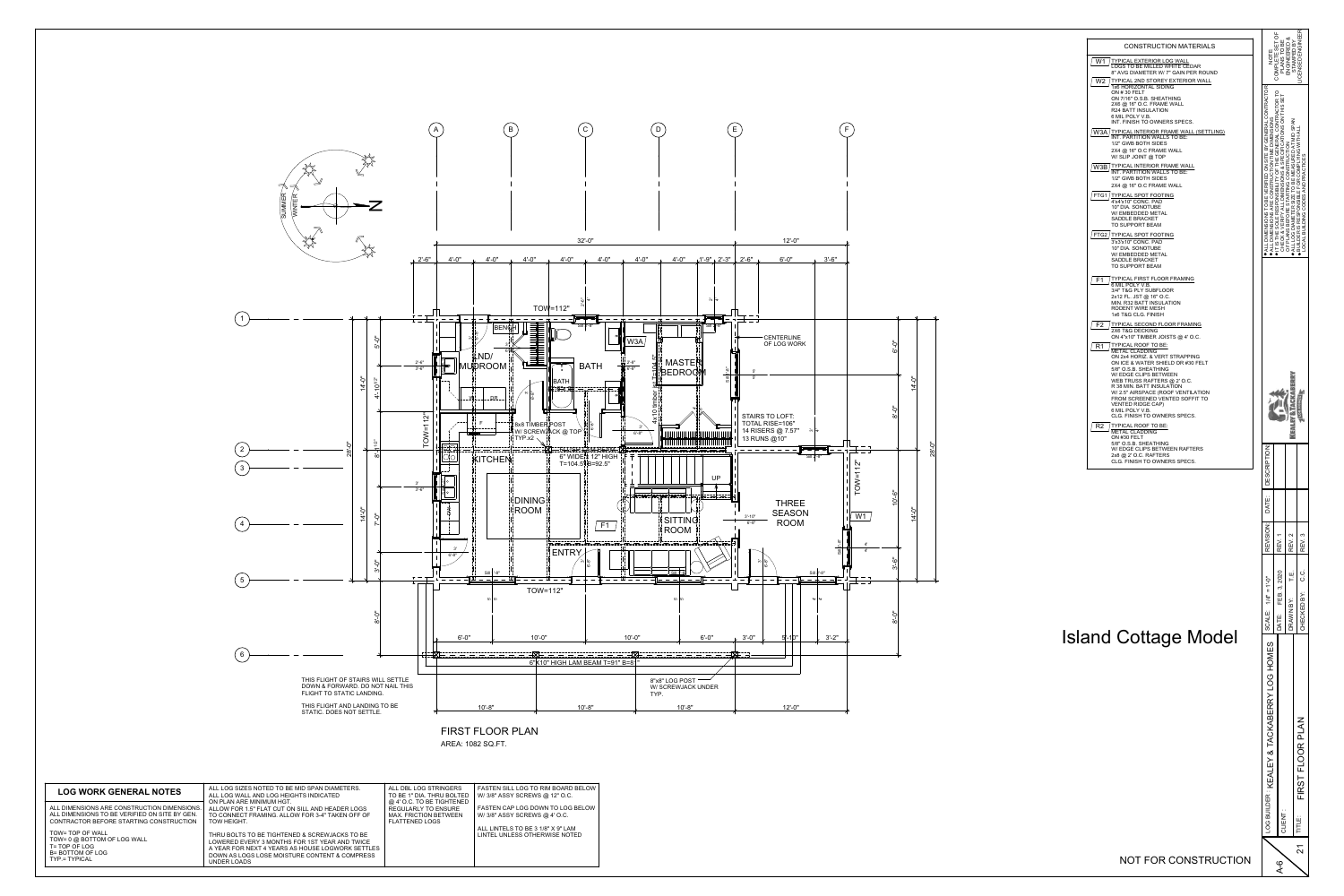PLANS TO BE

STAMPED BY



| <b>CONSTRUCTION MATERIALS</b>                                                                                                                                                                                                                                                                                                                                                                             |
|-----------------------------------------------------------------------------------------------------------------------------------------------------------------------------------------------------------------------------------------------------------------------------------------------------------------------------------------------------------------------------------------------------------|
| W1<br><b>TYPICAL EXTERIOR LOG WALL</b><br><b>LOGS TO BE MILLED WHITE CEDAR</b><br>8" AVG DIAMETER W/ 7" GAIN PER ROUND                                                                                                                                                                                                                                                                                    |
| W <sub>2</sub><br><b>TYPICAL 2ND STOREY EXTERIOR WALL</b><br>1x6 HORIZONTAL SIDING<br><b>ON #30 FELT</b><br>ON 7/16" O.S.B. SHEATHING<br>2X6 @ 16" O.C. FRAME WALL<br><b>R24 BATT INSULATION</b><br>6 MIL POLY V.B.<br>INT. FINISH TO OWNERS SPECS.                                                                                                                                                       |
| W3A TYPICAL INTERIOR FRAME WALL (SETTLING)<br>INT. PARTITION WALLS TO BE:<br>1/2" GWB BOTH SIDES<br>2X4 @ 16" O.C FRAME WALL<br>W/ SLIP JOINT @ TOP                                                                                                                                                                                                                                                       |
| W3B<br>TYPICAL INTERIOR FRAME WALL<br>INT. PARTITION WALLS TO BE:<br>1/2" GWB BOTH SIDES<br>2X4 @ 16" O.C FRAME WALL                                                                                                                                                                                                                                                                                      |
| FTG1<br><b>TYPICAL SPOT FOOTING</b><br>4'x4'x10" CONC. PAD<br>10" DIA. SONOTUBE<br>W/ EMBEDDED METAL<br><b>SADDLE BRACKET</b><br>TO SUPPORT BEAM                                                                                                                                                                                                                                                          |
| FTG2 / TYPICAL SPOT FOOTING<br>3'x3'x10" CONC. PAD<br>10" DIA, SONOTUBE<br>W/ EMBEDDED METAL<br><b>SADDLE BRACKET</b><br>TO SUPPORT BEAM                                                                                                                                                                                                                                                                  |
| TYPICAL FIRST FLOOR FRAMING<br>F <sub>1</sub><br>6 MIL POLY V.B.<br>3/4" T&G PLY SUBFLOOR<br>2x12 FL. JST @ 16" O.C.<br>MIN. R32 BATT INSULATION<br>RODENT WIRE MESH<br>1x6 T&G CLG. FINISH                                                                                                                                                                                                               |
| F2<br>TYPICAL SECOND FLOOR FRAMING<br>2X6 T&G DECKING<br>ON 4"x10" TIMBER JOISTS @ 4' O.C.                                                                                                                                                                                                                                                                                                                |
| R <sub>1</sub><br>TYPICAL ROOF TO BE:<br><b>METAL CLADDING</b><br>ON 2x4 HORIZ. & VERT STRAPPING<br>ON ICE & WATER SHIELD OR #30 FELT<br>5/8" O.S.B. SHEATHING<br>W/ EDGE CLIPS BETWEEN<br>WEB TRUSS RAFTERS @ 2' O.C.<br>R 38 MIN. BATT INSULATION<br>W/2.5" AIRSPACE (ROOF VENTILATION<br>FROM SCREENED VENTED SOFFIT TO<br><b>VENTED RIDGE CAP)</b><br>6 MIL POLY V.B.<br>CLG. FINISH TO OWNERS SPECS. |
| <b>TYPICAL ROOF TO BE:</b><br>R2<br><b>METAL CLADDING</b><br>ON #30 FELT<br>5/8" O.S.B. SHEATHING<br>W/ EDGE CLIPS BETWEEN RAFTERS<br>2x8 @ 2' O.C. RAFTERS<br>CLG. FINISH TO OWNERS SPECS.                                                                                                                                                                                                               |



| ۱                              |  |
|--------------------------------|--|
| ֚֘֝                            |  |
|                                |  |
| ֧֧֚֝֟֓֓֝֬<br>֧֪֚֝֩֝<br>֧֝<br>Ó |  |
|                                |  |

| I |
|---|

## Island Cottage Model